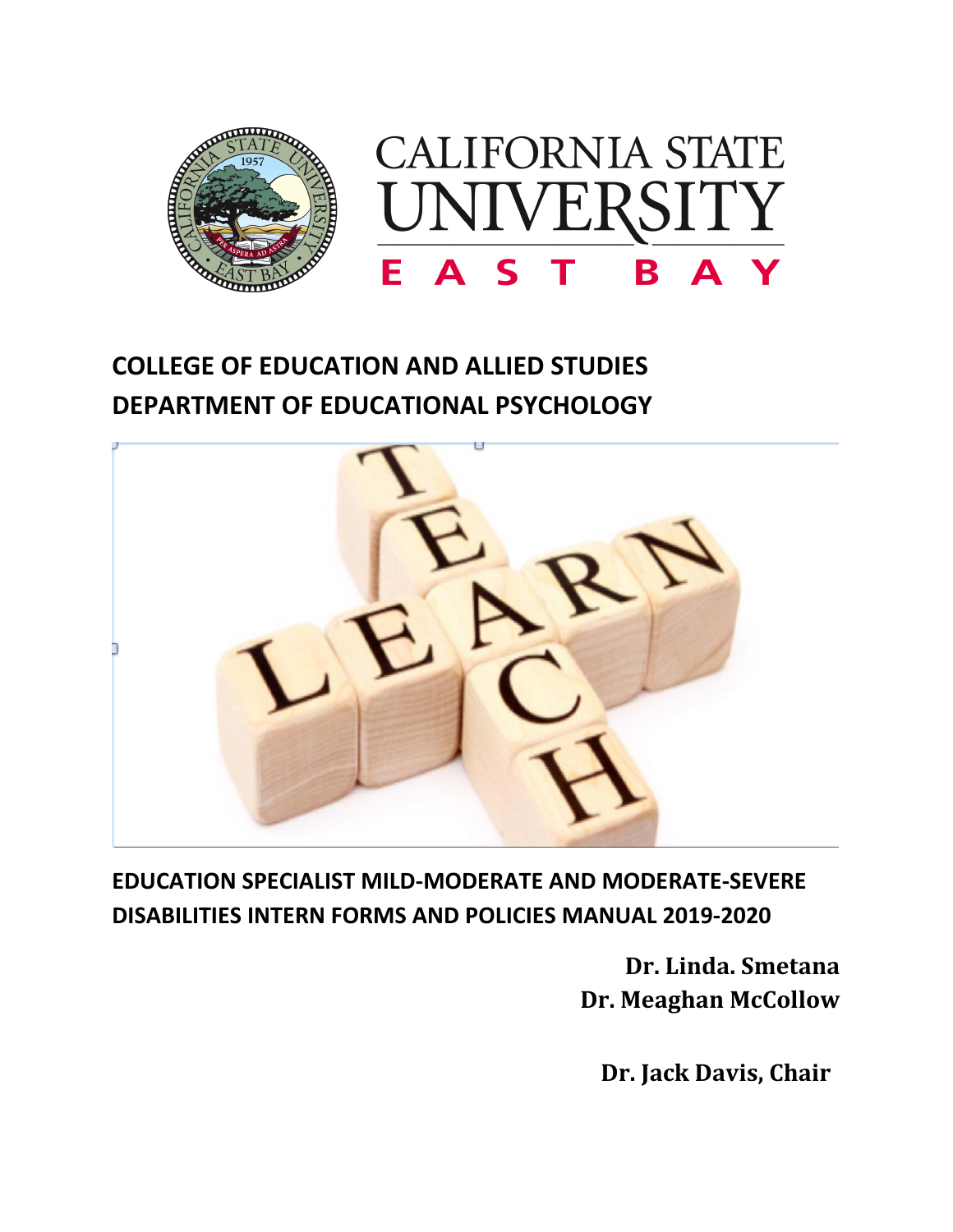# **TABLE OF CONTENTS**

# **WELCOME!**

<span id="page-1-0"></span>We are pleased that you have chosen this alternate path to an Education Specialist Mild Moderate or Moderate Severe Disabilities Credential. The Special Education Teacher Internship Program for the Preliminary Education Specialist Credential in Mild-Moderate or Moderate-Severe Disabilities at California State University, East Bay (CSUEB) has been provided since 2002-2003. The Internship prepares candidates for teaching responsibilities in elementary, middle, and high school/transition age programs and for leadership roles in special education. Candidates combine academic preparation with extensive experiences in schools and classrooms.

Please note that not all credential candidates will be given permission to seek an intern credential. Prospective interns must complete the Intern Approval Google form and receive confirmation from the program coordinator to pursue an internship. The Intern Alternate Pathway for program completion is extremely challenging. Internships are not granted automatically if there is a job offer. The faculty in the Special Education Programs cluster in the Department of Educational Psychology has a responsibility to ensure that only candidates with dispositions and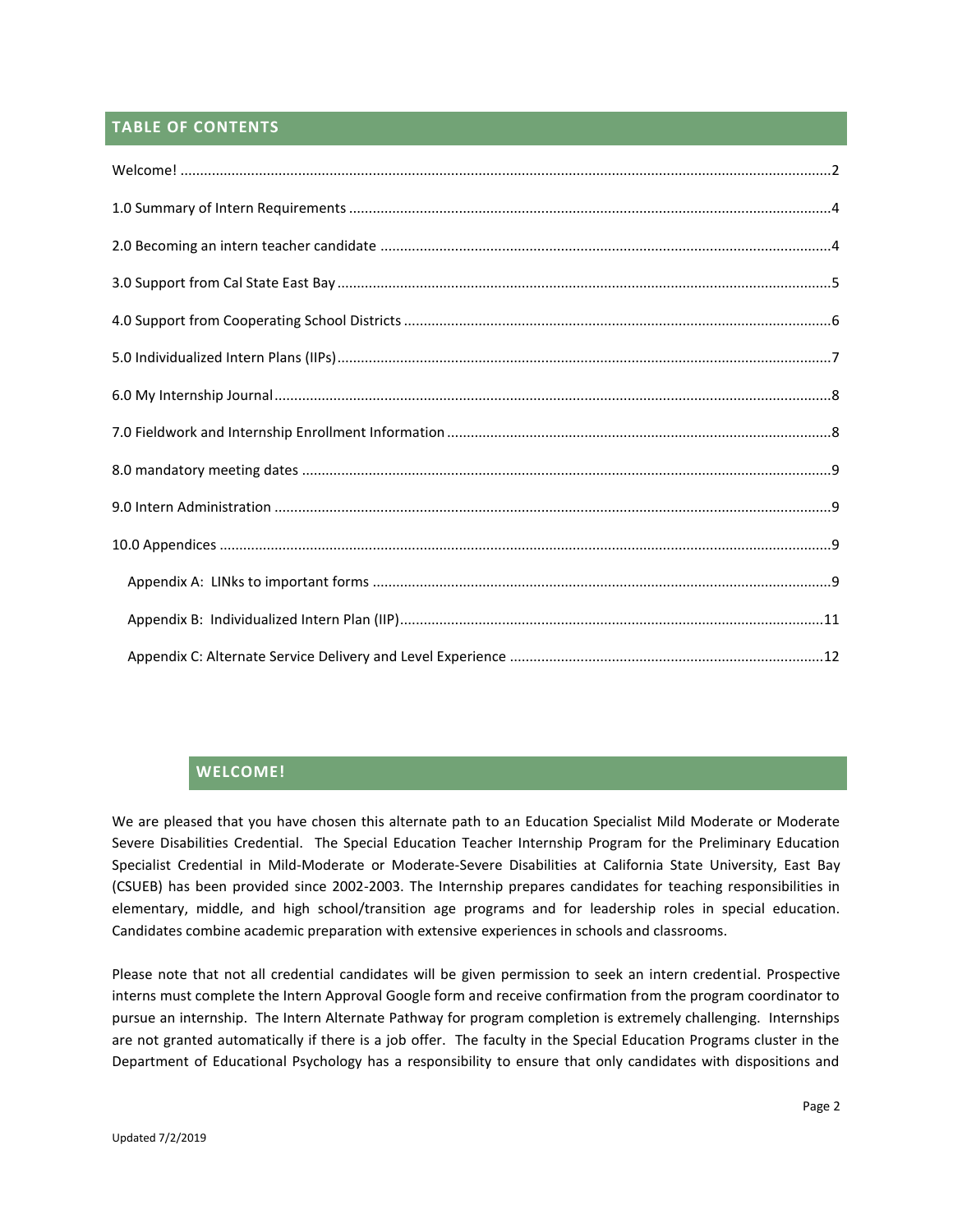experiences to provide quality Education to California's K-22 students and youth are granted Intern credentials

This handbook outlines the expectations of a candidates working under an Intern Credential with authorization for teaching students with Mild-Moderate or Moderate Severe Disabilities. As a member of this community, we each have unique expertise to share and responsibilities to fulfill. We hope this handbook will help you better understand your roles and responsibilities of an Intern Credentialed teacher to yourself, your students, program faculty and mentors.

The Education Specialist Mild Moderate and Moderate Severe Disabilities credential programs are designed to encompass both the practical teaching component (field practicum) and the curriculum component (coursework). These dual experiences provide our candidates with the opportunity to immediately implement methods and strategies. As part of a team that spends the entire program together, candidates receive unparalleled support from peers and from team faculty. Thus, candidates become reflective, collegial professionals who exercise values of social justice, collaboration, and democracy in education. Over time we hope each candidate will become a leader in her/his educational community and will develop the skills to create a dynamic learning environment and to assess student learning in order to organize subject matter by planning and delivering effective lessons.

Social justice and democracy are exemplified through the Department of Educational Psychology credential and Master's degree programs. Threaded throughout the program are the themes of collaboration, universal access, evidence-based practices and diversity. These ideals permeate not only the coursework and intellectual climate of our programs, but also guide credential candidates' experiences through classroom interaction, written assignments, reading, lectures, team meetings, and field placements.

The following standards are expected of all CSUEB credential candidates:

- 1. A minimum grade point of 3.0 for all program coursework;
- 2. Use of standard American English;
- 3. Basic technology literacy including use of the Microsoft and Google suite of applications;
- 4. Use of TaskStream, Blackboard, and other technologies
- 5. Successful intern/student teaching experience in the field (CR grades for all field and intern work); and
- 6. Professional behavior at all times.

Intern candidates share the following dispositions:

(1) All individuals in our society have the right to inclusion and successful participation in the least restrictive environment;

- (2) All children can learn and as teachers we must differentiate instruction;
- (3) Families are partners in the educational process; and
- (4) Effective education requires collaborative expertise.

The foundation of our knowledge base consists of evidenced-based practices of learning and development, legal mandates and educational policy, particularly in the area of school reform, and implementation strategies for and outcomes of effective specialized strategies and inclusive, collaborative practices with general education and interdisciplinary colleagues and families. The Special Education Cluster is distinguished by accomplished faculty, instructors and supervisors as well as and by graduates who are powerful forces in their communities. Credential candidates are prepared in accordance with the California Teacher Performance Expectations (TPEs) for general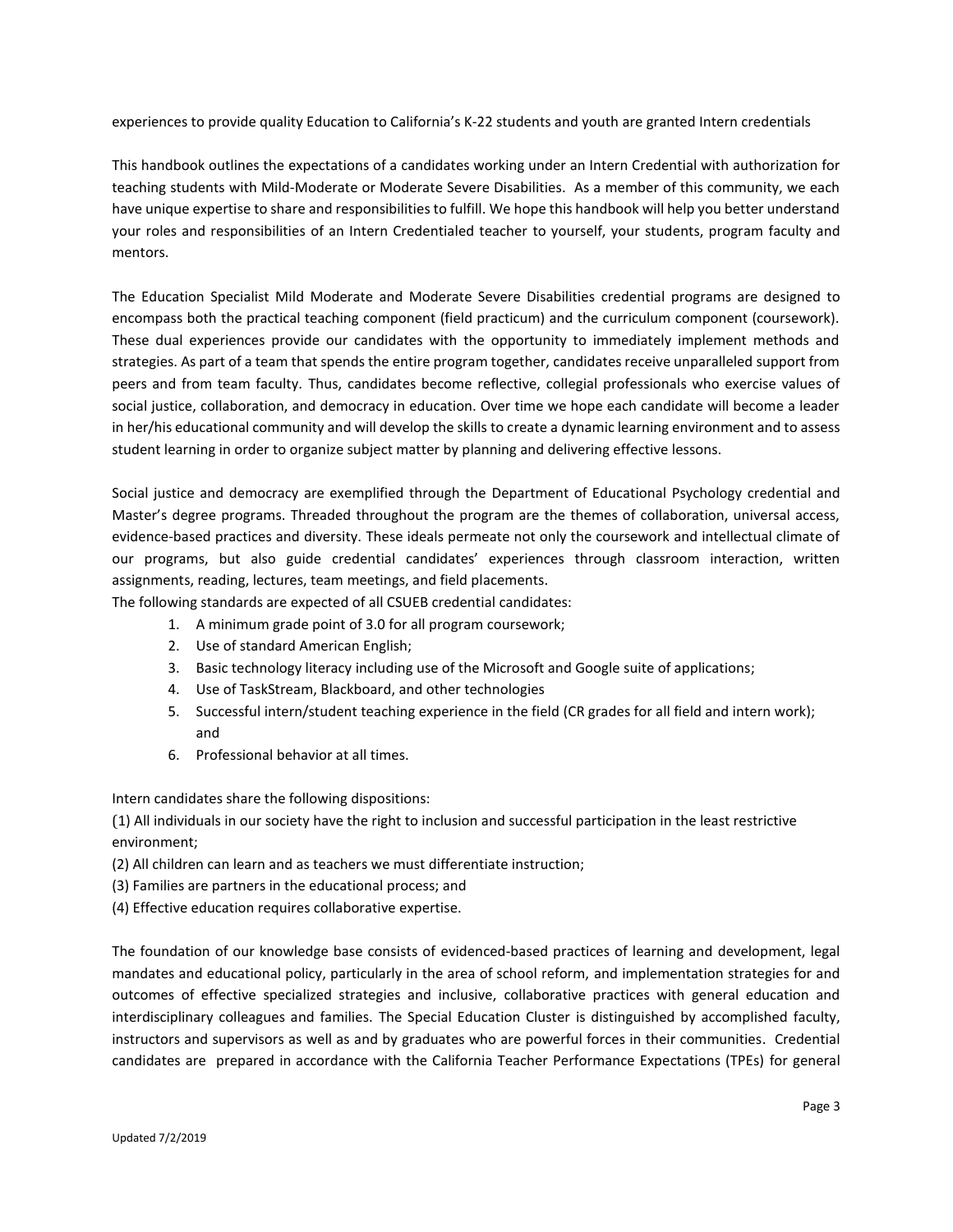education and special education teachers.

The College of Education and Allied Studies is fully accredited by the CTC (California Commission on Teacher Credentialing). Therefore, all courses and field-based experiences have been approved for licensure.

This handbook is intended to provide an overview of the credential programs and to serve as a resource to candidates, master teachers, university supervisors, and site administrators. Please read this handbook carefully and thoroughly. **Candidates agree to abide by the policies described in this handbook as a condition of participation in the CSUEB Credential Programs.** We look forward to helping you to achieve your career objectives in teaching. Please note that the information in the handbook is subject to change without notice.

Dr. Jack Davis, Chair, Department of Educational Psychology Dr. Linda Smetana, Program and Intern Coordinator Dr. Meaghan McCollow, Program Faculty

#### **1.0 SUMMARY OF INTERN REQUIREMENTS**

<span id="page-3-0"></span>The Commission on Teacher Credentialing (CTC) has specific for all teacher preparation programs in California. California State University, East Bay and the employing school, district or agency share responsibility for providing each intern with a minimum of 189 hours of annual support, mentoring and supervision. The 189 hours will include 144 hours of support, mentoring and supervision and an additional 45 hours of annual support, mentoring and supervision related to teaching English Learners. A minimum of two hours of support, mentoring and supervision shall be provided to an intern teacher every five instructional days. Candidates who hold ELD authorization do not need to have the 45 hours of support related to English Learners.

All interns must have time within or outside of their position to meet requirements of field and course assignments with the range of ages, grade levels and populations authorized by the credential. Candidates must maintain a cumulative GPA of 3.0. There can be no Incompletes, No Credits, or grades lower than "B-." Failure to adhere to these grading guidelines may result in the cancellation of the Intern Credential and possible loss of employment. Intern candidates may be required to complete hours in an alternate grade placement.

Consistent with CTC policy, Interns who begin their assignment after the beginning of the schoolyear shall receive a minimum level of support, mentoring and supervision equal to four hours times the number of instructional weeks remaining in the school year.

Cal State East Bay Education Specialist Interns may only work in Districts that have a signed Memorandum of Understanding (MOU) with the University and meet the responsibilities outlined in the MOU.

Over the course of the Education Specialist Program, intern candidates must complete 200 hours of field experience in general education and special education under the review of the district mentor the University supervisor. Candidates who are employed on a Short Term Staff Permit or a Provisional Intern Permit are not eligible for the support afforded to interns.

# <span id="page-3-1"></span>**2.0 BECOMING AN INTERN TEACHER CANDIDATE**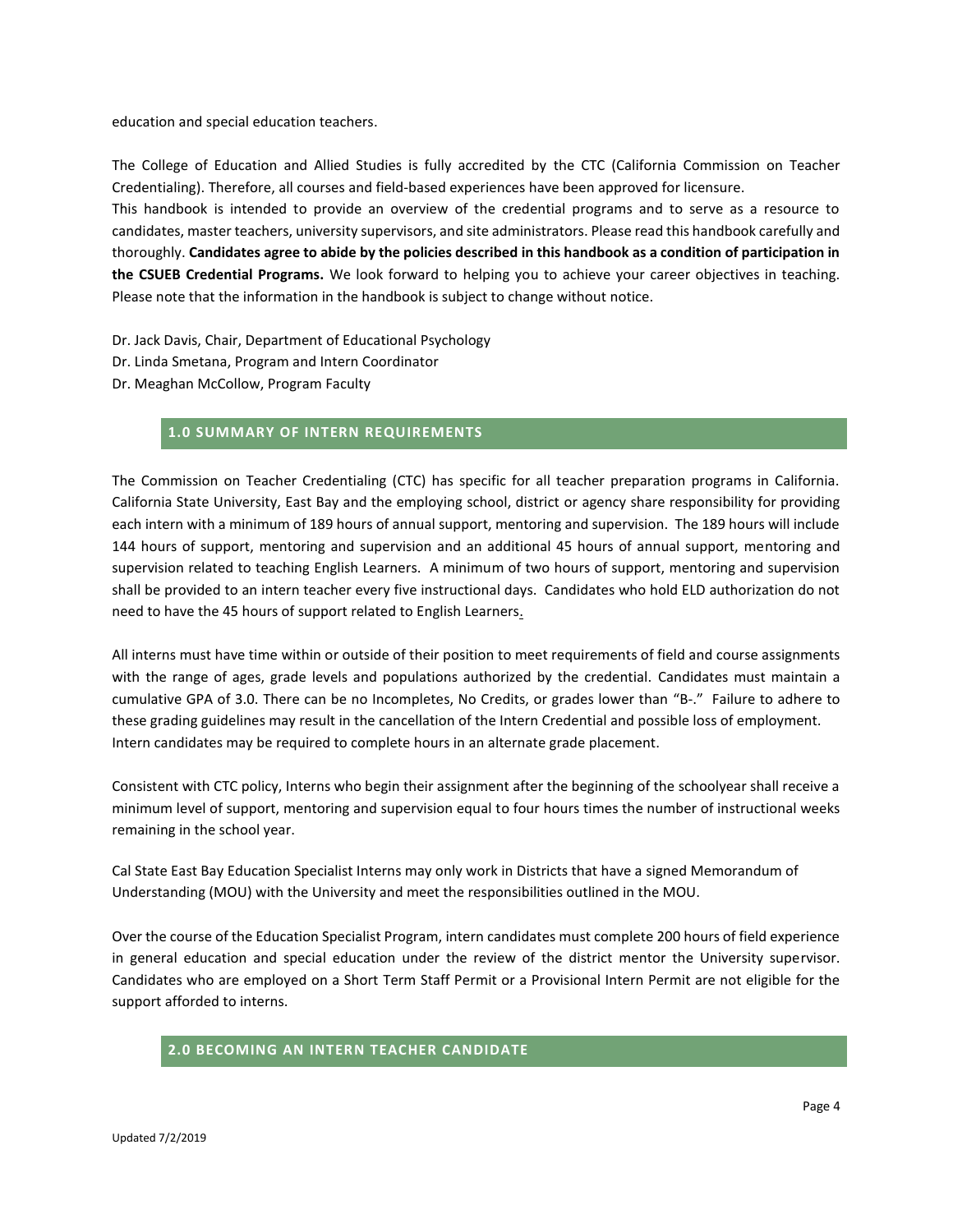Education Specialist candidates may become intern teachers upon entrance in to the credential program. Candidates who hold a valid general education credential with English Learner Authorization may begin the credential program as an intern teacher Fall Semester of the first year of the program. The general education Credential serves as documentation of the 120 hours of pre-intern required coursework. Candidates who enter the program with a BA degree and not credential must complete the following requirements prior to being recommended for the Intern Credential.

**The intern must complete all requirements within two calendar years of obtaining the Internship Credential, or the CCTC may revoke the Internship Credential.** Therefore, it is essential that the Intern:

- Have an in hand card copy of an offer of employment from a school district that identified the type of position, the start date and end date.
- Have evidence of successfully COMPLETED the CSET and CBEST examinations with scored submitted to the Credential Student Service Center.
- Have successfully completed the Constitution requirement Have a valid TB test (negative) submitted to the CSSC
- Have fingerprint clearance submitted to the CSSC
- Completed the 120 hours of summer coursework or hold a general education credential
- Be enrolled in fall courses
- Complete the intern application for submission to the CTC through the CSSC <http://www.csueastbay.edu/cssc/files/docs/credential-intern-application.pdf>

Intern candidates should read the instructions on the form; complete the form as directed. Bring a hard copy of the form and a check for payment to the CSSC. You will receive a receipt indicating that you have applied for the intern credential through CSU East Bay. Interns must be employed for a minimum of 40% employment.

The internship may be cancelled or modified based on intern performance within the position. All interns must make time within or outside of their position to meet the requirements of field and course based assignments.

Over the course of internship, the intern will add SPED 695 to their course schedule, register for the intern log via My Internship Journal and participate in once a semester intern seminars. In addition, interns will complete an Individual Intern Plan with the guidance of the employer provided mentor and the University supervisor.

Intern candidates must maintain a cumulative GPA of 3.0. There may be no Incompletes, No Credits, or grades lower than a "B-."

Failure to adhere to these guidelines may result in the cancellation of the Intern Credential and possible loss of employment.

# **3.0 SUPPORT FROM CAL STATE EAST BAY**

#### <span id="page-4-0"></span>Intern Coordinator

The Intern Coordinator assists and monitors all Cal State East Bay interns and University supervisors. In addition, the Intern Coordinator leads Intern Seminars and monitors the intern's completion of the Intern Support Record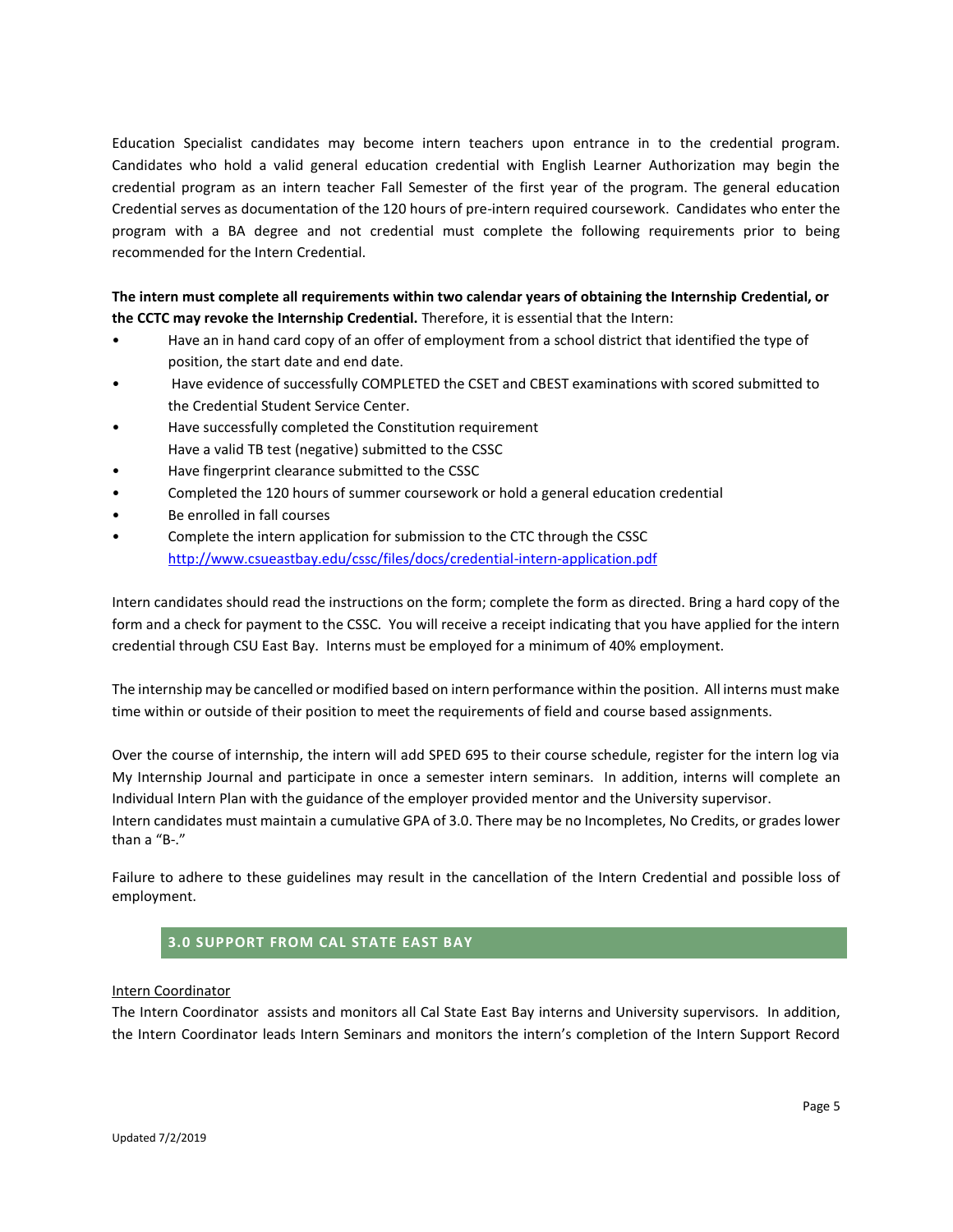recorded in My Intern Journal documenting that the required number of hours of support/mentoring and supervision have been met.

Dr. Linda Smetana is the Intern Coordinator for the Education Specialist Program candidates. She can be reached a[t linda.smetana@csueastbay.edu.](mailto:linda.smetana@csueastbay.edu)

#### University Supervisor

The Program Coordinator and Program Faculty designate a University Supervisor to provide support, mentoring, and supervision to the Intern. The University Supervisor meets the university standards for employment, holds the appropriate credential, and has prior teaching/supporting and management experience in the target credential area.

This individual acts as liaison among the Internship candidate, the district-school, and the University.

The University supervisor support consists of on-site observations and conferences, email and phone support. The University supervisor conducts 6 observations and conferences over the course of the semester (2 hours each). An additional 2 observation visits and 2 conferences over the course of the semester (2 hours each) will be made by the University Supervisor to observe the Intern teaching English Learners. Additional supervision and support may take place through e-mail, conference video, conferences and other methods of communication.

The University Supervisor meets in person with the Employer Provided Mentor at least twice a semester to discuss the Intern's progress. Additionally, the Employer Provided Mentor and University Supervisor exchange emails or communicate at least once every three weeks. As an Individualized Intern Plan team member, the University supervisor participates in the development and monitoring of the Intern's IIP.

#### Intern Seminars

Interns are required to attend six online and face-to-face seminars lead by the Intern Coordinator over the school year. Topics may include but are limited to include curriculum and instruction strategies for students, case management, communication with families, teachers and service providers, problem solving with students, curriculum, and instruction for students with a range of knowledge, abilities, and skills.

Intern support per semester may be organized as presented below:

| University supervision | 32 hours. (face-face, in person, online, e-mail) |
|------------------------|--------------------------------------------------|
| Intern seminar         | 6 hours                                          |
| ELD support            | 6 hours                                          |

# **4.0 SUPPORT FROM COOPERATING SCHOOL DISTRICTS**

#### <span id="page-5-0"></span>Employer Provided Mentor (EPM, mentor)

The employer (district or site) appoints a mentor with the matching Education Specialist Credential with the authorization of Mild-Moderate or Moderate Severe Disabilities and also holds English Learner Authorization. The mentor prior to an intern assuming daily teaching responsibilities. This Employer Provided Mentor provides support that consists of observations, conferences, email and phone calls to the Intern teacher during and after the school day.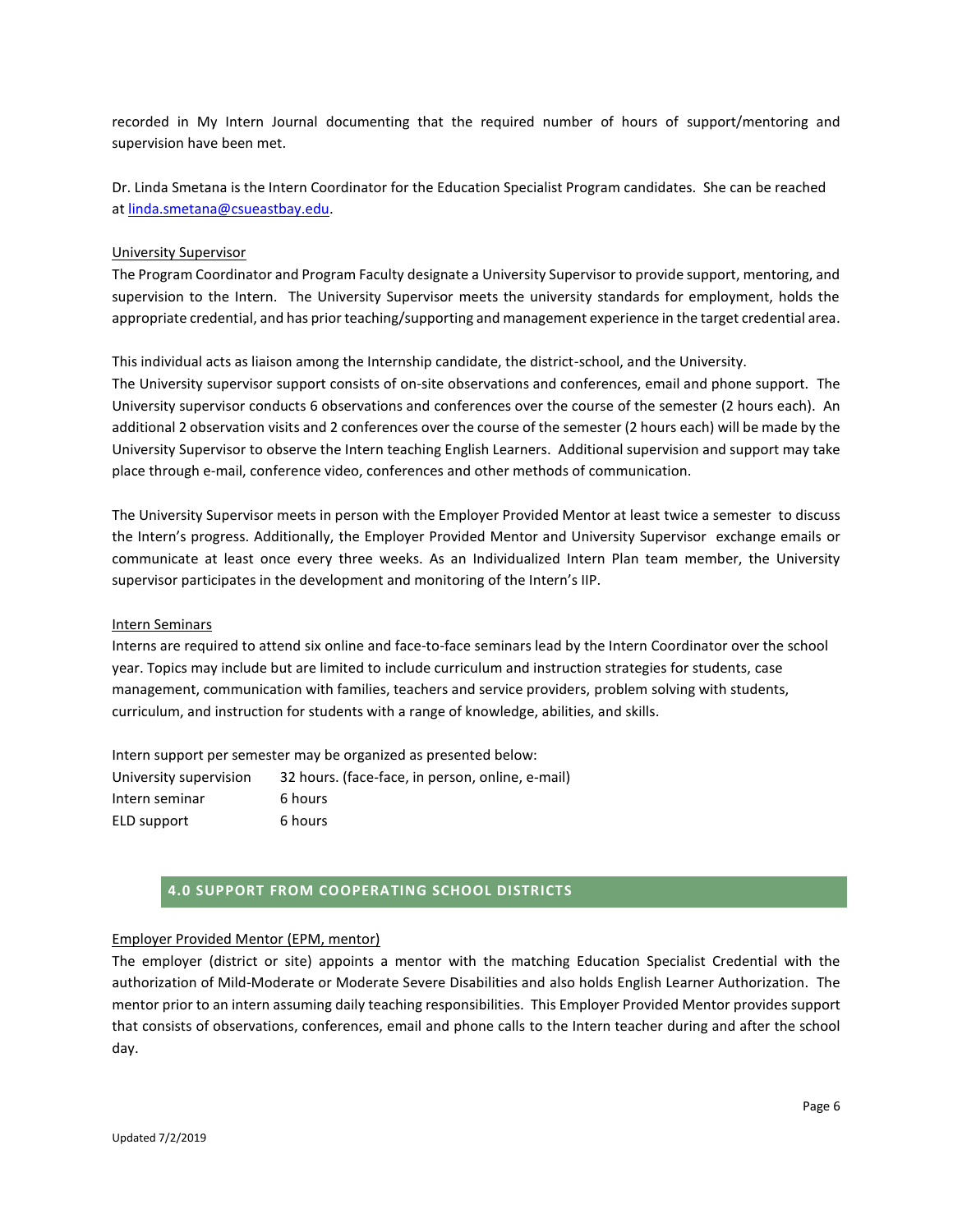The Employer Provided Mentor participates actively as a member of the Intern candidate's team (EPM, Intern, and University supervisor) and communicates regularly with the University supervisor regarding any additional Intern needs for support and information. The Employer Provided Mentor serves as a resource to the Intern in areas such as: district procedures; competencies related to core curriculum, individualized and group instruction; and specific academic, social and behavioral interventions. The Employer Provided Mentor may provide the Intern with information related to staff training and supervision; community resources and key agencies; and collaborative teamwork with families and with staff.

The procedure for selecting EPMs for individual Intern candidates involves school district administration, potential district support providers, and the Special Education University faculty and supervisors. While criteria may vary, depending on the specific credential area, assignments are based in general on the following:

1. Willingness to meet periodically and communicate regularly by electronic and other means with the Intern according to the MOU and CTC requirements, to assist in instructional planning and provide direct feedback on curriculum and instruction, to be observed by the Intern and to suggest others for the candidate to observe based on Intern needs and goals.

2. Commitment to modeling exemplary instructional methods and effective classroom management/positive behavioral support.

3. Sensitivity to the needs of the Intern as a beginning teacher.

4. Skills in communicating about expectations, rationale for decisions, and coaching about the instructional process.

5. Possession of credential *in the area the Intern is seeking* (Mild-Moderate or Moderate-Severe Disabilities, or former " LH "or "SH") as is required by CTC and CSUEB and have a minimum of two years experience in the Intern's credential area.

## District and School Site Meetings

Interns will attend New Teacher Orientation, Grade Level, Department Meetings, Faculty meetings, and Professional Development Seminars (district, county, state, specialized areas of study) provided to faculty. Interns may be required to attend professional development sessions provided by the College of Education and Allied Studies.

Intern support per semester may be organized as presented below: EPM support 26 hours District level support 32 hours (district and site meetings) English Learner support 10 hours

# **5.0 INDIVIDUALIZED INTERN PLANS (IIPS)**

#### <span id="page-6-0"></span>Individualized Intern Plan

The University supervisor, Employer Provided Mentor, and the Intern shall develop the Individualized Intern Plan (IIP) during the first three weeks of school year/Internship. The IIP suggests and outlines the support, mentoring, and supervision the Intern will receive so that the total hours of annual Support/Mentoring and Supervision equal to 144 hours **plus** 45 additional hours specific to the needs of English Learners for those candidates requiring such authorization. The plan shall be uploaded to Blackboard or the intern Google Classroom for approval by the CSU East Bay Intern Coordinator.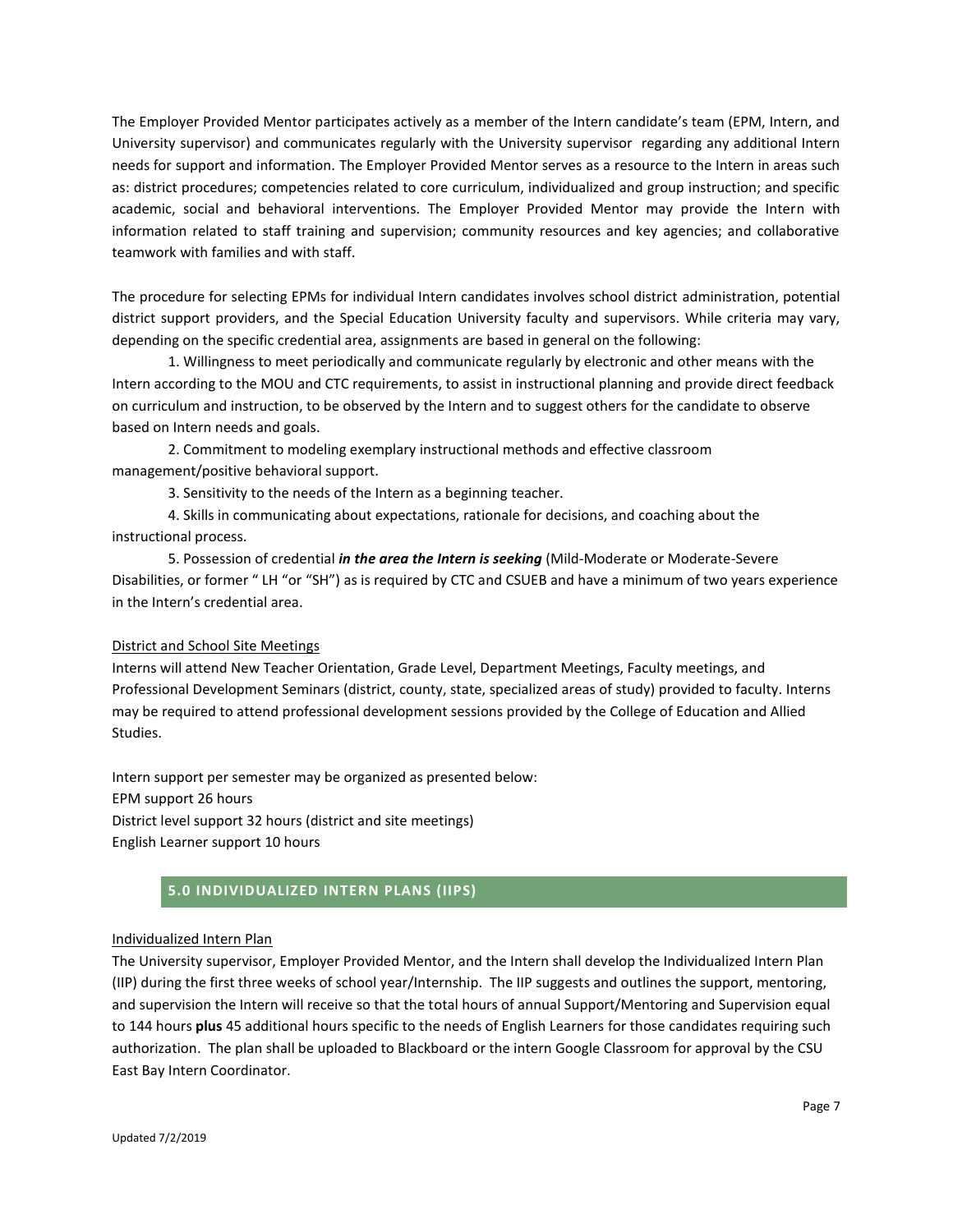Any of the following may be included in the plan, to provide more specificity for the time allocated above:

- 1. Observation of others teaching
- 2. Intern Supervision by Mentor or University Supervisor
- 3. Conferences, in person
- 4. Email or telephone conferences
- 5. Grade level/department meetings
- 6. Instructional planning
- 7. Logistical help before or after school (bulletin boards, seating arrangements)
- 8. Participation in District or Regional conferences
- 9. Review and discussion of test results
- 10. Editing work-related writing (letters to parents, announcement, etc.)
- 11. Completion of interactive journal (Intern and either US or EPM)

12. Mentoring activities specific to Special Education interns such as the development of IEPs and conferences with service providers and general education teachers.

# **6.0 MY INTERNSHIP JOURNAL**

<span id="page-7-0"></span>Intern Candidates at CSU East Bay must pay for a program called My Internship Journal. This application will allow you to track your support from both CSU East Bay and the District. Please follow the directions provided by the company.

- Download the Quick Start Guide [here](http://www.myinternshipjournal.com/help)
- [Click here](http://myinternshipjournal.com/signup) to sign up
- Enter your information (make sure you select your school from the school list.
- Click "Next"
- Follow the prompts to complete your purchase

If you run into any problems, contact [support@myinternshipjournal.com.](mailto:support@myinternshipjournal.com)

# **7.0 FIELDWORK AND INTERNSHIP ENROLLMENT INFORMATION**

<span id="page-7-1"></span>Each semester Education Specialist Mild-Moderate or Moderate Severe Disabilities Intern Credential holders enroll in a section of SPED 695. Section 01 is identified for first year interns. Section 02 is identified for second year interns. Intern Credential holders for both Mild-Moderate and Moderate-Severe Disabilities Credentials will enroll in the fieldwork courses as identified below:

Spring year 1 SPED 611 Fieldwork I, Mild Moderate Disabilities SPED 615 Fieldwork I, Moderate Severe Disabilities

Fall year 2 SPED 612 Fieldwork I, Mild Moderate Disabilities SPED 615 Fieldwork I, Moderate Severe Disabilities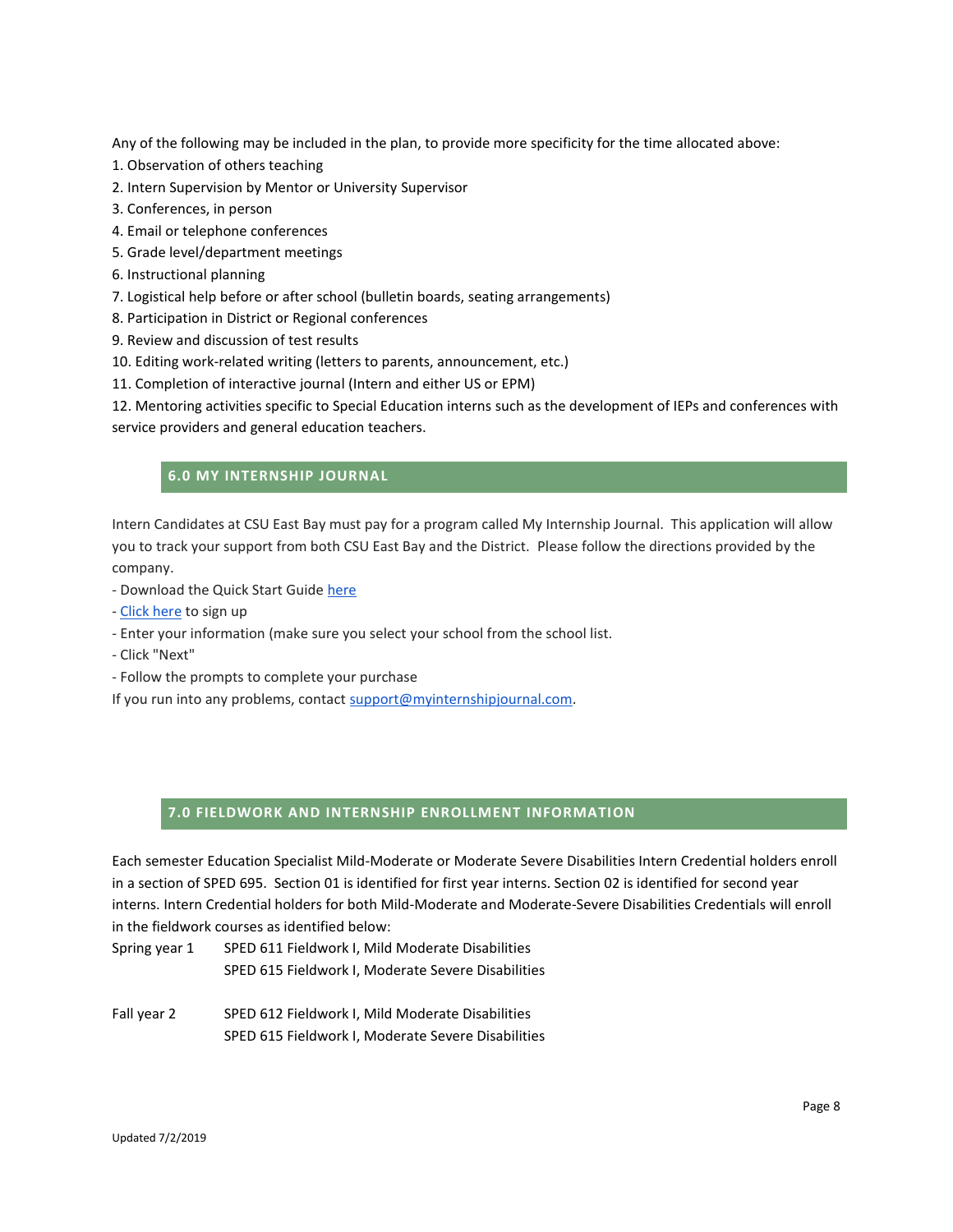## Spring Year 2 SPED 613 Student Teaching, Mild Moderate Disabilities SPED 616 Student Teaching, Moderate Severe Disabilities

## <span id="page-8-0"></span>**8.0 MANDATORY MEETING DATES**

Mandatory Meeting Dates – 2019/2020 Fall Semester Friday, September 6, 2019 from 4:30 – 6:30PM

<span id="page-8-1"></span>Additional dates will be scheduled. Intern candidates will receive at least two weeks notice prior to any meeting date.

# **9.0 INTERN ADMINISTRATION**

Dr. Linda Smetana is the 2019-2020 Intern Coordinator for the Education Specialist Programs. She works collaboratively with Dr. Meaghan McCollow. Dania Massey is the Intern Coordinator for the teacher credential programs. She can be reached a[t dania.massey@csueastbay.edu.](mailto:dania.massey@csueastbay.edu)

Please contact Dr. Smetana or Dr. McCollow with program specific intern-related questions at the following emails: [linda.smetana@csueastbay.edu](mailto:linda.smetana@csueastbay.edu) or [meaghan.mccollow@csueastbay.edu.](mailto:meaghan.mccollow@csueastbay.edu) Please include your phone number and a few good times to reach you.

# <span id="page-8-2"></span>**10.0 APPENDICES**

## <span id="page-8-3"></span>APPENDIX A: LINKS TO IMPORTANT FORMS

Intern Screening Form

Paste the following link into your browser: [http://www.csueastbay.edu/ceas/cssc/files/docs/cssc-ted-sped-intern](http://www.csueastbay.edu/ceas/cssc/files/docs/cssc-ted-sped-intern-credential-application-processing-app--receipt-03-2015-fillable.pdf)[credential-application-processing-app--receipt-03-2015-fillable.pdf](http://www.csueastbay.edu/ceas/cssc/files/docs/cssc-ted-sped-intern-credential-application-processing-app--receipt-03-2015-fillable.pdf)

CSUEB Intern Contract Form

Paste the following link into your browser: [http://www.csueastbay.edu/ceas/cssc/files/docs/cssc-ted-intern-contract-](http://www.csueastbay.edu/ceas/cssc/files/docs/cssc-ted-intern-contract-2016.pdf)[2016.pdf](http://www.csueastbay.edu/ceas/cssc/files/docs/cssc-ted-intern-contract-2016.pdf)

Intern Checklist – or paste the following link into your browser: <http://www.csueastbay.edu/ceas/cssc/files/docs/ted-ms-and-ss-intern-checklist-2017.pdf>

Alternate Grade Experience Assignment - or paste the following link into your browser <http://www.csueastbay.edu/ceas/cssc/file>

CSUEB Intern Application form

Paste the following link into your browser: [http://www.csueastbay.edu/ceas/cssc/files/docs/cssc-ted-sped-intern](http://www.csueastbay.edu/ceas/cssc/files/docs/cssc-ted-sped-intern-credential-application-processing-app--receipt-03-2015-fillable.pdf)[credential-application-processing-app--receipt-03-2015-fillable.pdf](http://www.csueastbay.edu/ceas/cssc/files/docs/cssc-ted-sped-intern-credential-application-processing-app--receipt-03-2015-fillable.pdf)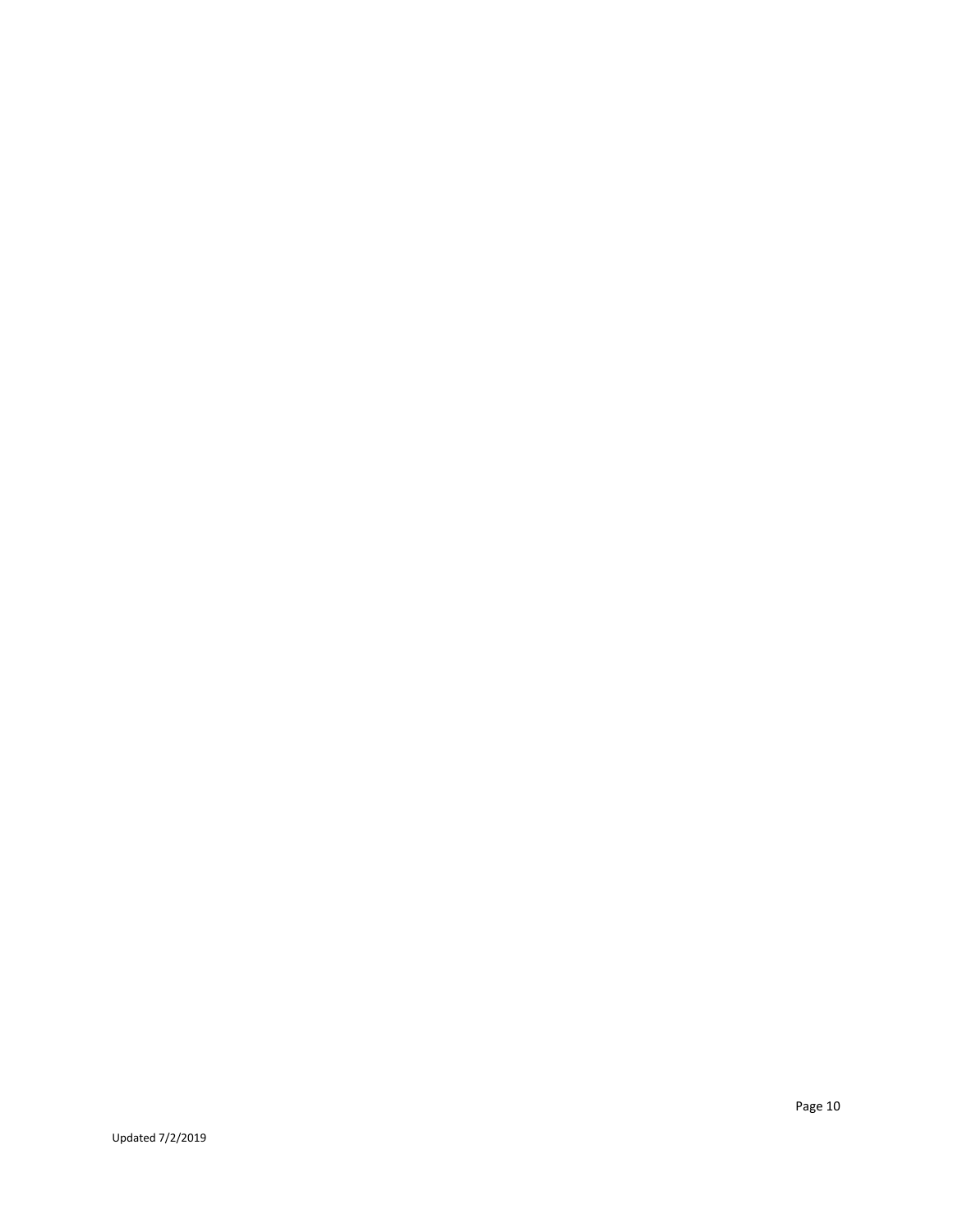## APPENDIX B: INDIVIDUALIZED INTERN PLAN (IIP)

<span id="page-10-0"></span>Work with your University Supervisor and District Mentor to complete your support plan for the year. Remember to look at the professional development opportunities offered by the district, schedule observations of your mentor or other seasoned teachers at least twice a month, and identify dates/times for meeting with your District Mentor and University Supervisor.Then scan and upload this plan to Blackboard or the Google Classroom for approval by the Intern Coordinator **within one month** of starting your employment.

| Name:                                                                                                          | Net ID: Net ID:                                                                                                                                                                                                               | Cohort:_________________      |  |  |
|----------------------------------------------------------------------------------------------------------------|-------------------------------------------------------------------------------------------------------------------------------------------------------------------------------------------------------------------------------|-------------------------------|--|--|
| School:                                                                                                        | District: ___________                                                                                                                                                                                                         | Principal: __________________ |  |  |
| Mentor Teacher (Name/Email/Phone): Mentor Teacher<br>Grade (MS): ________ Subject (SS): ___________            |                                                                                                                                                                                                                               |                               |  |  |
| University Supervisor: New York Supervisor Supervisor Supervisor Supervisor Supervisor Supervisor Supervisor S | DATE: and the state of the state of the state of the state of the state of the state of the state of the state of the state of the state of the state of the state of the state of the state of the state of the state of the |                               |  |  |

This IIP must specify a plan for your support, mentoring, and supervision so that the total hours of annual Support/Mentoring and Supervision equal to 144 hours **plus** 45 additional hours specific to the needs of English Learners. This plan must include a minimum of two hours of support, mentoring, and supervision every five instructional days.

Some options include the following:

- 1. Observation of others teaching
- 2. Intern Supervision by EPM or US
- 3. Conferences, in person
- 4. Email or telephone conferences
- 5. Grade level/department/district meetings
- 6. Instructional planning
- 7. IEP/SST/504 meetings
- 8. Participation in District or Regional
- conferences, workshops

9. Review and discussion of test results 10. Editing work-related writing including case reports, IEP related 11. Completion of interactive journal (Intern and either US or EPM) 12. Mentoring activities specific to Special Education interns such as the development of IEPs and conferences with general education teachers

13. Beginning of the year activities at the school, district, SELPA

| Support: District/EPM/US/CSU | Projected Meetings/ Professional<br>Development/Supervision/Observation | Projected Date/Time |
|------------------------------|-------------------------------------------------------------------------|---------------------|
|                              |                                                                         |                     |
|                              |                                                                         |                     |
|                              |                                                                         |                     |
|                              |                                                                         |                     |